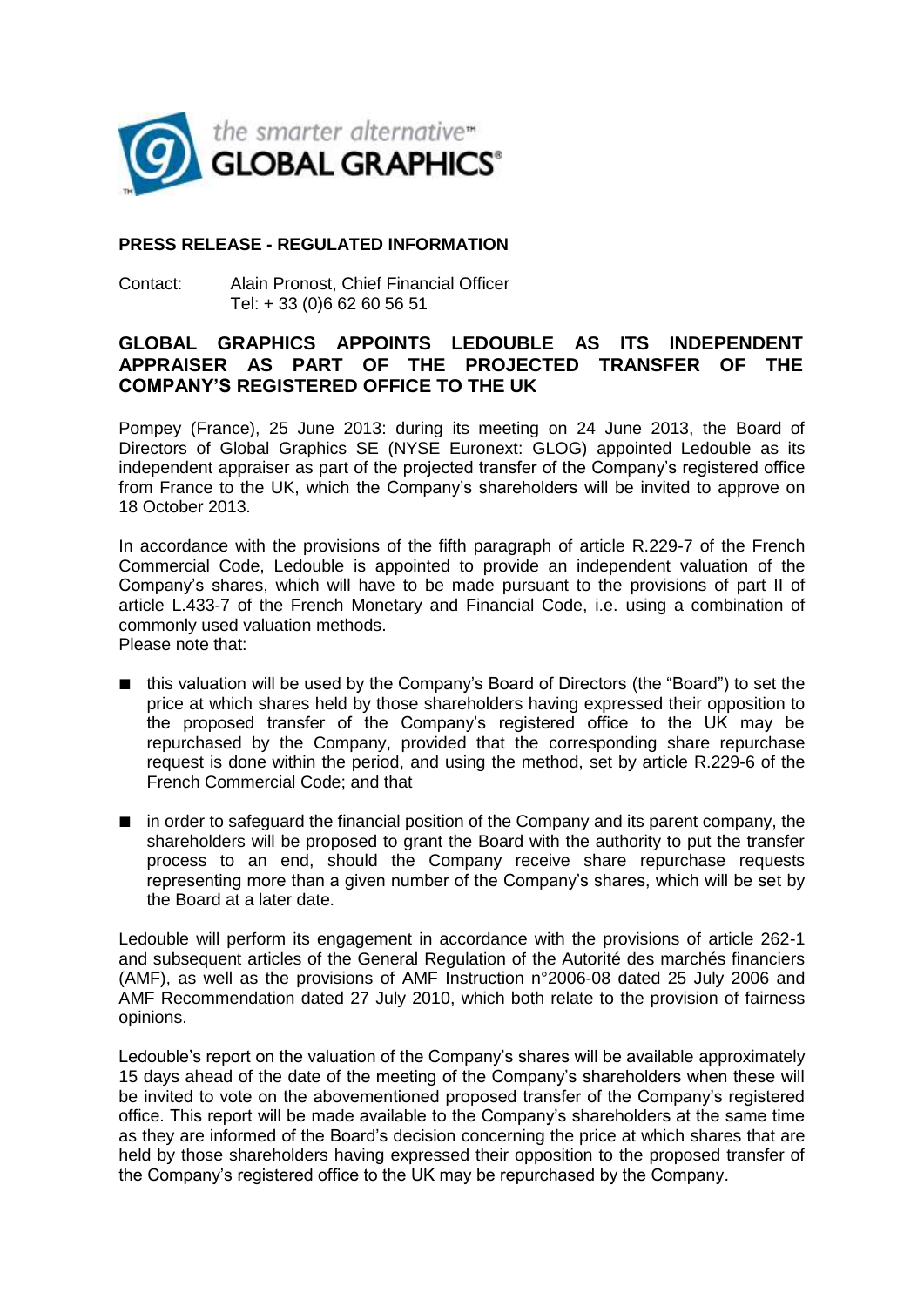Attached as an appendix to this press release is a summary of applicable legal and regulatory provisions with respect of the repurchase of shares held by a shareholder of the Company as part of the proposed transfer of the Company's registered office from France to the UK.

Should you have any further query on the above, please contact the Company's Chief Financial Officer, either by e-mail at [investor-relations@globalgraphics.com,](mailto:investor-relations@globalgraphics.com) or by written request sent for his attention at the Company's registered office.

### **About Global Graphics**

Global Graphics [\(http://www.globalgraphics.com\)](http://www.globalgraphics.com/) is a leading developer of e-document and printing software.

Its high-performance solutions are at the heart of products from customers such as HP, Fuji Xerox, Agfa, Corel and Quark.

### **About Ledouble**

More information on Ledouble may be found on their website (in French only) at: [www.ledouble.fr.](http://www.ledouble.fr/)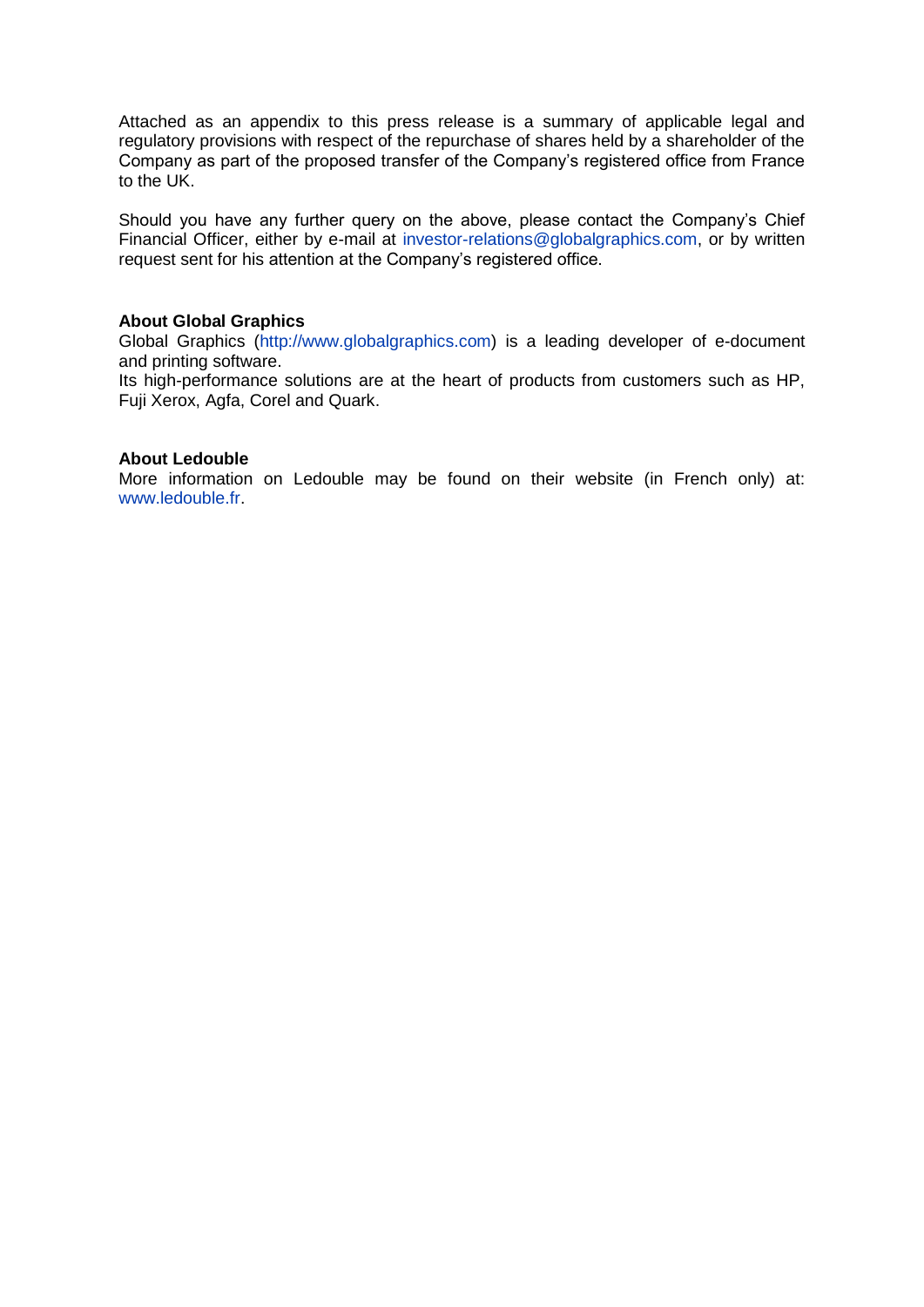# **Summary of applicable legal and regulatory provisions with respect of the repurchase of shares held by a shareholder of the Company as part of the proposed transfer of the Company's registered office from France to the UK**

# **Condition #1: Not having voted for the proposed transfer on 18 October 2013**

In accordance with the provisions of the third paragraph of article L.229-2 of the French Commercial Code, shareholders having expressed their opposition to the proposed transfer of the Company's registered office from France to the UK on 18 October 2013, either by voting against the proposed registered office transfer resolution, or by having abstained while taking part to the vote on the corresponding resolution, may be entitled to request the repurchase of their shares by the Company.

On the contrary, shareholders who did not participate to the 18 October 2013 meeting or who approved the proposed transfer on that date will not be entitled to request for their shares to be repurchased by the Company.

# **Condition #2: Filing a formal share repurchase request with the Company**

In accordance with the provisions of article R.229-6 of the French Commercial Code, for being valid, the confirmation of their opposition to the proposed transfer of the Company's registered office and the formal share repurchase request will have to be filed by the shareholders with the Company:

■ within a 30-day period starting on the date when the last of the two notices the provision of which is required by article R.229-5 of the French Commercial Code (i.e. the publication of a notice on the registered office transfer in a legal gazette as well as in the Bulletin des annonces légales et obligatoires) is published.

The Company's shareholders will be made aware of the starting and ending dates of that 30-day period through the issue by the Company of a press release, at the latest on the day when the last of these notices will be published.

**De** by way of a registered letter which will have to be sent to the Company's registered office, and to which will have to be attached a statement of ownership of the shares for which the repurchase request is filed with the Company.

### **Share repurchase offer sent by the Company to the shareholders**

In accordance with the provisions of article R.229-7 of the French Commercial Code, the Company will send those shareholders meeting both conditions mentioned above a share repurchase offer by way of a registered letter and within a 15-day period following the receipt of a valid share repurchase request.

Such share repurchase offer will notably include information on the price at which shares will be repurchased, the proposed means of payment for those shares, the period during which the offer will be valid (which will be of a minimum of 20 calendar days), as well as the place where the offer acceptance must be sent.

### **Dispute on the share repurchase price**

Any dispute formed by a shareholder with respect of the share repurchase price will have to be brought to the competent court within the jurisdiction of the Appeal Court of Nancy, and within the period set by the share repurchase offer, in accordance with the provisions of article R.229-8 of the French Commercial Code.